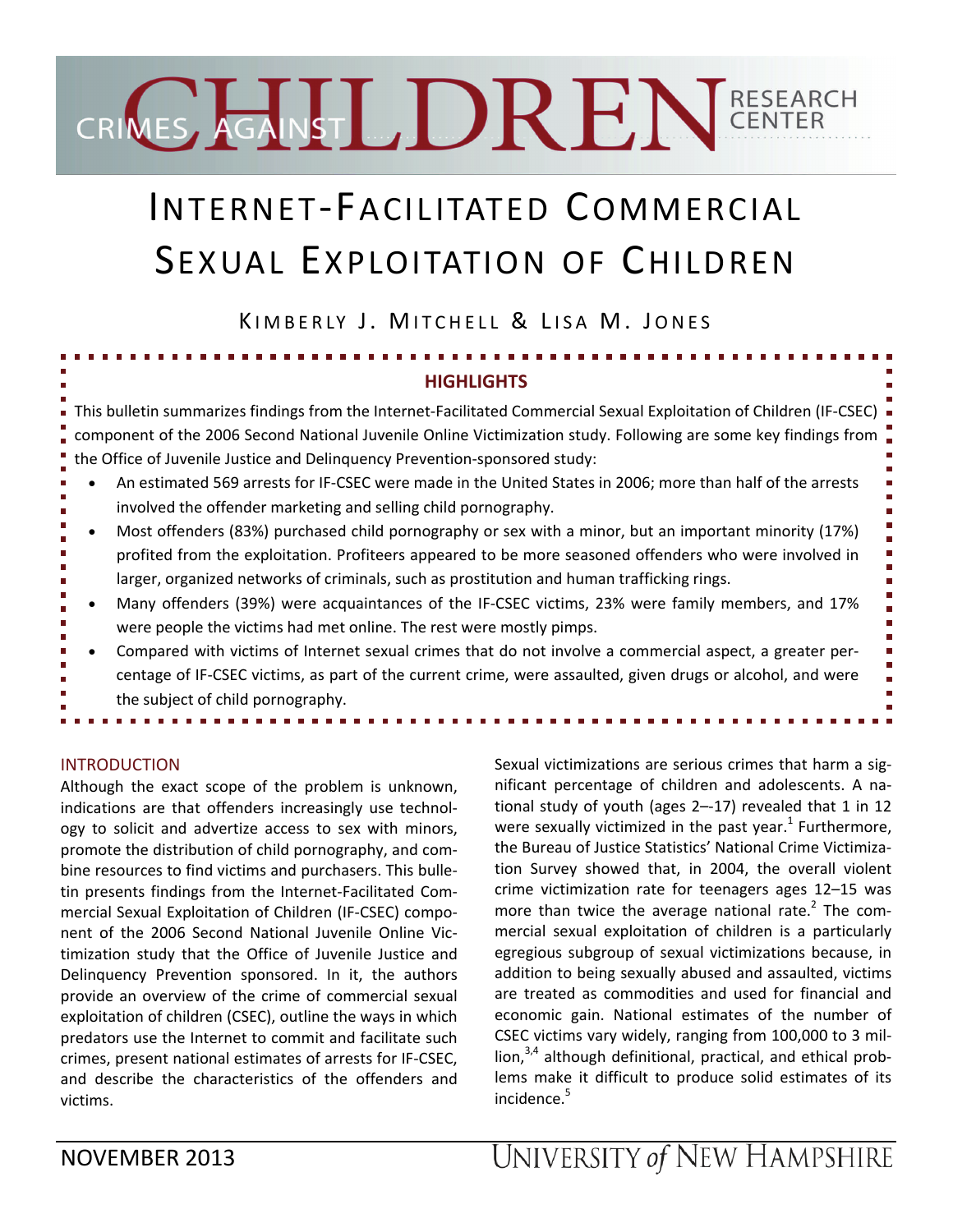#### DEFINING CSEC

Little clarity and agreement exists on how to best define the term "CSEC." Most of the literature describes CSEC as the sexual exploitation of a child that occurs at least in part for the financial or economic benefit of a particular party.<sup>6,7</sup> Definitions of financial benefit are sometimes expanded to include both monetary and nonmonetary gains (food, shelter, drugs).<sup>8</sup> Crimes that fit this definition include the production and sale of child pornogra‐ phy, juvenile prostitution, and the trafficking of children for sexual purposes (both domestic and international). Other crimes that are sometimes placed under the rubric of CSEC include the mail‐order bride trade, early forced marriages, and underage youth working in strip clubs. All of these crimes involve the sexual exploitation of minors, but they vary considerably in terms of their frequency, severity, and implications for prevention and interven‐ tion. Even within each category, a wide range of cases exist, some of which clearly represent a commercially driven crime, and in other cases, the commercial ele‐ ment is less clear.

#### CHILD PORNOGRAPHY

Child pornography, for example, has an active under‐ ground commercial market, with the lures of financial gain driving a portion of the production and distribution. Offenders produce, sell, and purchase the images or vid‐ eos, thus contributing to the commercial distribution. Financial exchange can include direct payment for pho‐ tographs or access to a Web site or exchange forum. However, many child pornography images are also made available and traded for free. Definitions of CSEC some‐ times include trading of child pornography, regardless of whether money was exchanged, given its treatment as a commodity.<sup>8</sup>

#### JUVENILE PROSTITUTION

This category also represents a wide range of situations, from a troubled teenager trading sex for money to com‐ plex and well‐organized, pimp‐led prostitution rings that provide sexual access to young victims.<sup>9</sup> Cases of individual youth engaged in prostitution for themselves appear to largely outnumber cases of youth prostitution that pimps organize.<sup>10</sup>

Prostitution is commercial by definition, particularly when it involves exchanges of money for sex; however, youth can also exchange sex for shelter, drugs, or other needs. Further complicating the definition, a sexual of‐ fender may give money to a child victim as a bribe or an

effort to purchase the victim's silence, with the victim having little interest or intention in "profiting" from the exchange.

#### CHILD TRAFFICKING

Even the term "child trafficking" is ambiguous and often inconsistently defined. Under the Trafficking Victims Pro‐ tection Act of 2000, human trafficking has occurred if a person was induced to perform labor or a commercial sex act through force, fraud, or coercion. $^{11}$  Any person younger than 18 who performs a commercial sex act is considered a victim of human trafficking, regardless of whether force, fraud, or coercion is present. The language defining sex trafficking appears to refer specifi‐ cally to crimes that a third‐party exploiter (e.g., a pimp) who profits from the involvement of the youth in prostitution commits. However, the distinction between pros‐ titution and trafficking has been debated.<sup>12</sup> Furthermore, the term "trafficking" often implies that someone moves youth involved in prostitution. Not only are many youth on their own, but even those with third‐party ex‐ ploiters often remain in their community of residence and are not taken across state or international borders.<sup>9</sup> In the United States, the organized movement of youth from community to community for sexual purposes ap‐ pears to apply only to a small segment of the youth iden‐ tified as involved in prostitution, according to criminal justice data.<sup>9</sup>

#### A CONSERVATIVE DEFINITION OF CSEC

In this study, the definition of CSEC was limited to cases involving sexual offenses against children or youth in which there was an exchange or an effort to exchange money and the exchange clearly occurred so that at least one party would profit financially. This definition ex‐ cludes child pornography trading, sexual exchanges for nonmonetary gains, and money offered to victims as a bribe or incentive in an otherwise noncommercial sexual assault.

This narrower definition of CSEC focuses public and pro‐ fessional attention on the relatively small but high‐risk category of child sexual victimization cases where finan‐ cial profit is involved. A broader definition may aid those seeking to draw attention to the scope of the problem, but it may have the unfortunate consequence of dis‐ tracting and confusing law enforcement efforts: the large number of child sexual victimization and child por‐ nography cases with no clear financial or profit‐making element would overwhelm the smaller numbers of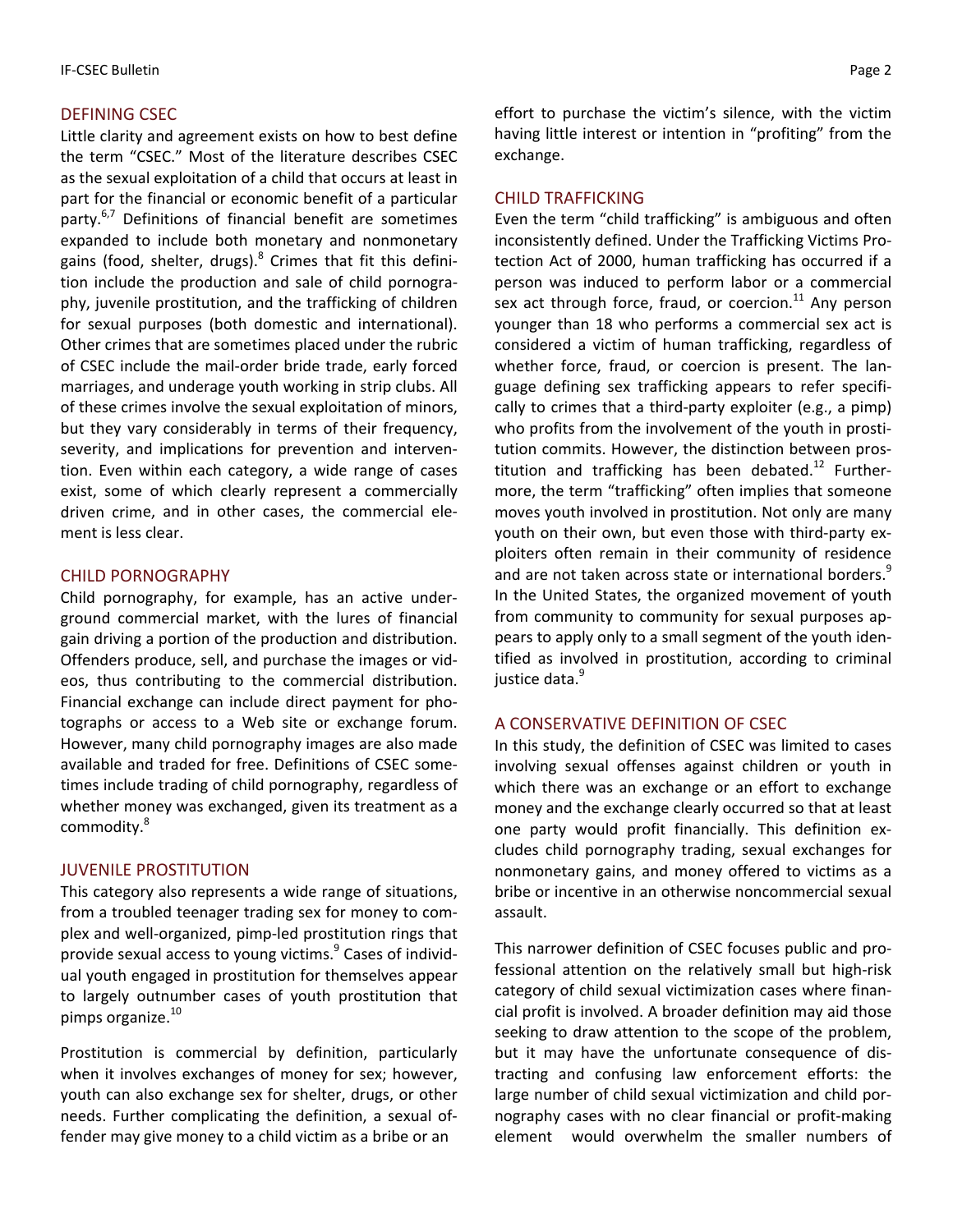more serious CSEC cases. A too‐broad definition could also increase the risk that sexual assault victims are given potentially harmful labels such as "prostitute." Fi‐ nally, all-encompassing definitions complicate professionals' and researchers' efforts to understand the unique characteristics and consequences of CSEC crimes to better target intervention and prevention activities.

#### THE ROLE OF THE INTERNET IN CSEC

This section explores the various ways offenders use the Internet to commit and facilitate CSEC crimes and the estimated number of arrests made in 2006 for such crimes.

Internet accessibility has made it easier to produce and sell child pornography. The Internet provides pornogra‐ phy producers quick and easy access to large and diverse audiences. Due to the ease of taking and sharing digital photography, it is not surprising that CSEC offenders use

# **The Second National Juvenile Online Victimization Study (N‐JOV2)**

The Office of Juvenile Justice and Delinquency Pre‐ vention sponsored the Second National Juvenile Online Victimization (N–JOV2) study to explore trends and characteristics of arrests for Internet crimes against children. A nationally representative sample of law enforcement agencies was selected in 2000 and re‐interviewed in 2006, and included:

- All Internet Crimes Against Children task forces and past satellites (or affiliate agencies), and 2 federal agencies (*n* = 97), reporting a total of 1,981 arrests.
- A random selection of agencies known to have received training in investigating Internet crimes against children (*n* = 794), reporting a total of 1,001 arrests.
- A random selection of all other agencies in the United States (*n* = 1,425), reporting a total of 340 arrests.
- Of the 2,316 agencies, 2,028 (87%) responded to the survey.

Researchers at the Crimes against Children Research Center (CCRC) at the University of New Hampshire conducted the study. For information on N–JOV2, including methods, survey questions, weighting pro‐ cedures, prevalence estimates, and study limitations, visit the CCRC website:

<http://cola.unh.edu/ccrc/internet>

the technology to facilitate their crimes. Undercover agents have even discovered parents using the Internet to sell sexual access to their children.<sup>13</sup>

Few details are available on CSEC offenders' use of the Internet or the effects of new technology on rates of CSEC crimes. Anecdotally however, law enforcement personnel report that sexual offenders against children have been quick to adopt Internet technology. This could be particularly true of CSEC offenders for several rea‐ sons:

- The high‐profile, online pornography market makes the Internet an easy place to advertise escort ser‐ vices and massage parlors that promote prostitu‐ tion and to market adolescent girls alongside adults.
- The Internet is an efficient means to reach different target audiences, including immigrant groups that may be the focus of international traffickers, pedo‐ philes, people with other extreme sexual prefer‐ ences (e.g., sadism, bondage, or bestiality), and those interested in child pornography.
- IF‐CSEC offenders may believe that encrypting com‐ munications and picture files, using wireless tech‐ nologies that may be difficult to trace to specific locations, and using other techniques and technolo‐ gies may provide ways to hide their activities.
- IF‐CSEC offenders may use the Internet to connect with other offenders, for example, through networking among pimps or child pornography rings.
- Offenders may use the Internet for business aspects of CSEC—such as online banking and ordering clothes and other goods for victims—because of efficiency.
- Youth who are engaged in prostitution on their own may use the Internet to advertise their services and find clients.<sup>14</sup>

The Internet may be a source of evidence that a CSEC case involves a commercial aspect. A commercial ele‐ ment changes the complexion of the crime and is likely to result in more serious charges, but law enforcement officials may miss it if they do not know to look for it. Professionals should consider Internet involvement when investigating conventional CSEC crimes. Doing so may result in the recovery of additional evidence, such as online conversations and sexual images, which could lead to more successful prosecutions and help target treatment of victims and offenders.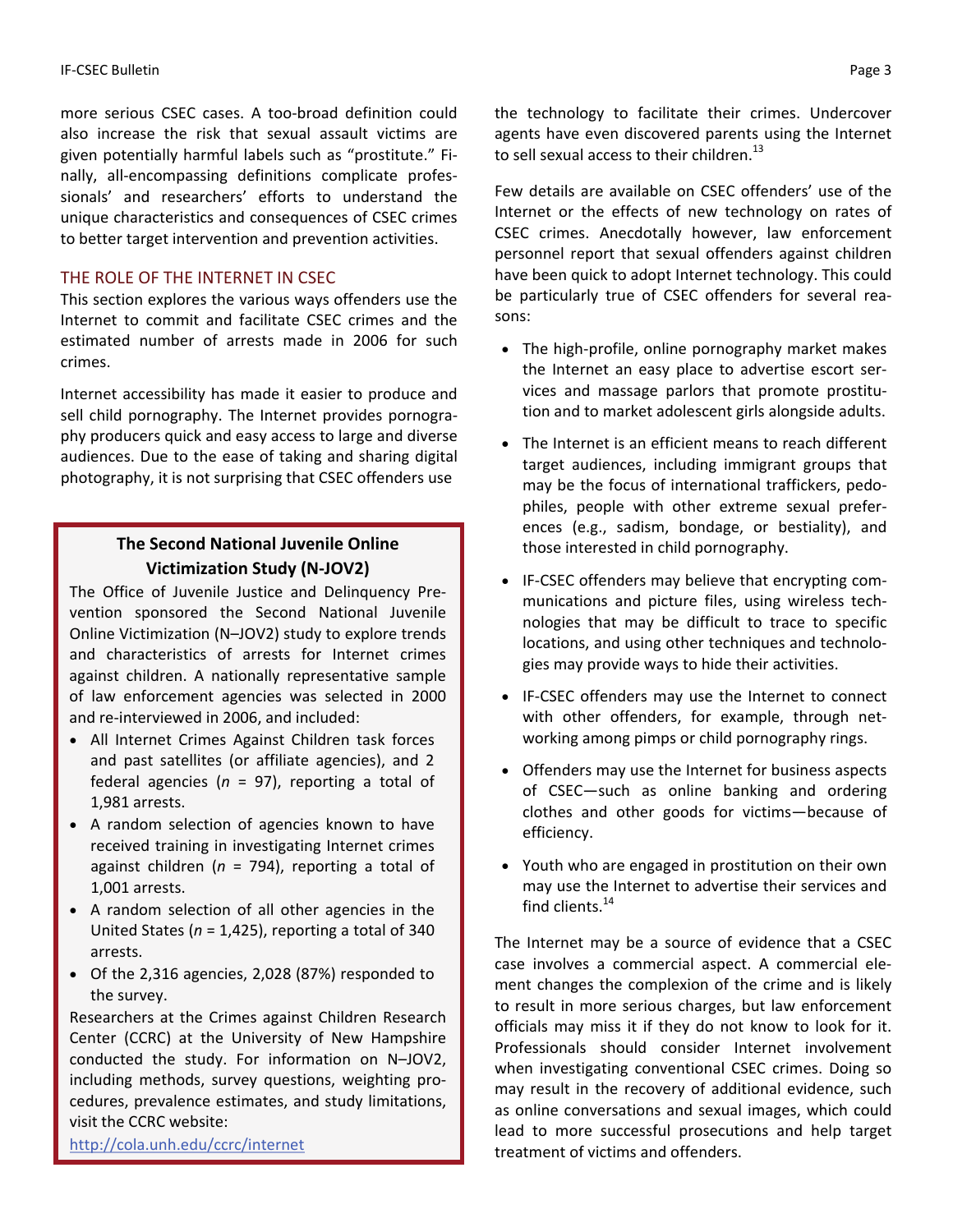# ARRESTS FOR IF‐CSEC

Data were collected on arrests in 2006 for Internet crimes against children and identified an estimated 569 arrests for IF‐CSEC in the United States during that year. This number represents 8% of a total 7,010 arrests made for Internet sex crimes against minors in 2006.<sup>15</sup> As shown in Figure 1, federal agencies made 21% (an esti‐ mated 256) of the arrests, Internet Crimes Against Chil‐ dren (ICAC) task forces  $a$  or affiliates made 6% (an estimated 191) of arrests; and state, county, or local agen‐ cies made 5% (an estimated 123) of arrests.

Cases were divided into the following three categories:

- Identified victims (cases in which the police located and contacted the victims).
- Unidentified victims (cases in which the victims appeared in child pornography images, but who police were unable to identify, locate, or contact).
- No actual victims (cases in which police were working undercover and portraying themselves as mi‐ nors or persons with access to minors).

Different challenges arise in cases that involve the pos‐ session of child pornography (with no known molesta‐ tion on the part of the offender) in comparison with cases involving victims who have been (or are being) harmed. Cases involving an offender producing child pornography were classified in the "identified victim" category.

Two main categories of IF‐CSEC crimes were identified (see Figure 2): (1) marketing and sale of child pornogra‐ phy, and (2) exploitation and prostitution of children.

## **Marketing and Sale of Child Pornography**

This category involved the sale and purchase of child pornography images online (images that the offender did not produce or request to be produced). Sixty‐six cases fell into this category.

# Profiteering/Selling child pornography

Cases in this subcategory included offenders who sold child pornography images that they possessed but had not produced. Six of the 66 marketing and sale of child pornography cases involved selling.

### Purchasing child pornography

Cases in this subcategory included offenders who paid for access to child pornography Web sites and bought child pornography from others. Sixty-one of the 66 marketing and sale of child pornography cases involved pur‐ chasing.



# **Figure 1. Arrests for IF‐CSEC Crimes, by Agency Type**

ICACs = Internet Crimes Against Children task forces; IF‐CSEC = Internet‐facilitated sexual exploitation of children.

<sup>a</sup>The ICAC task forces have been cited as having a significant impact on the CSEC movement (Small et al., 2008). The task forces were created to help state and local law enforcement agencies enhance their investigative response to offenders who use the Internet, online communication systems, or other computer technology to sexually exploit children. The program is currently composed of 61 regional task force agencies and is funded by the Office of Juvenile Justice and Delinquency Prevention.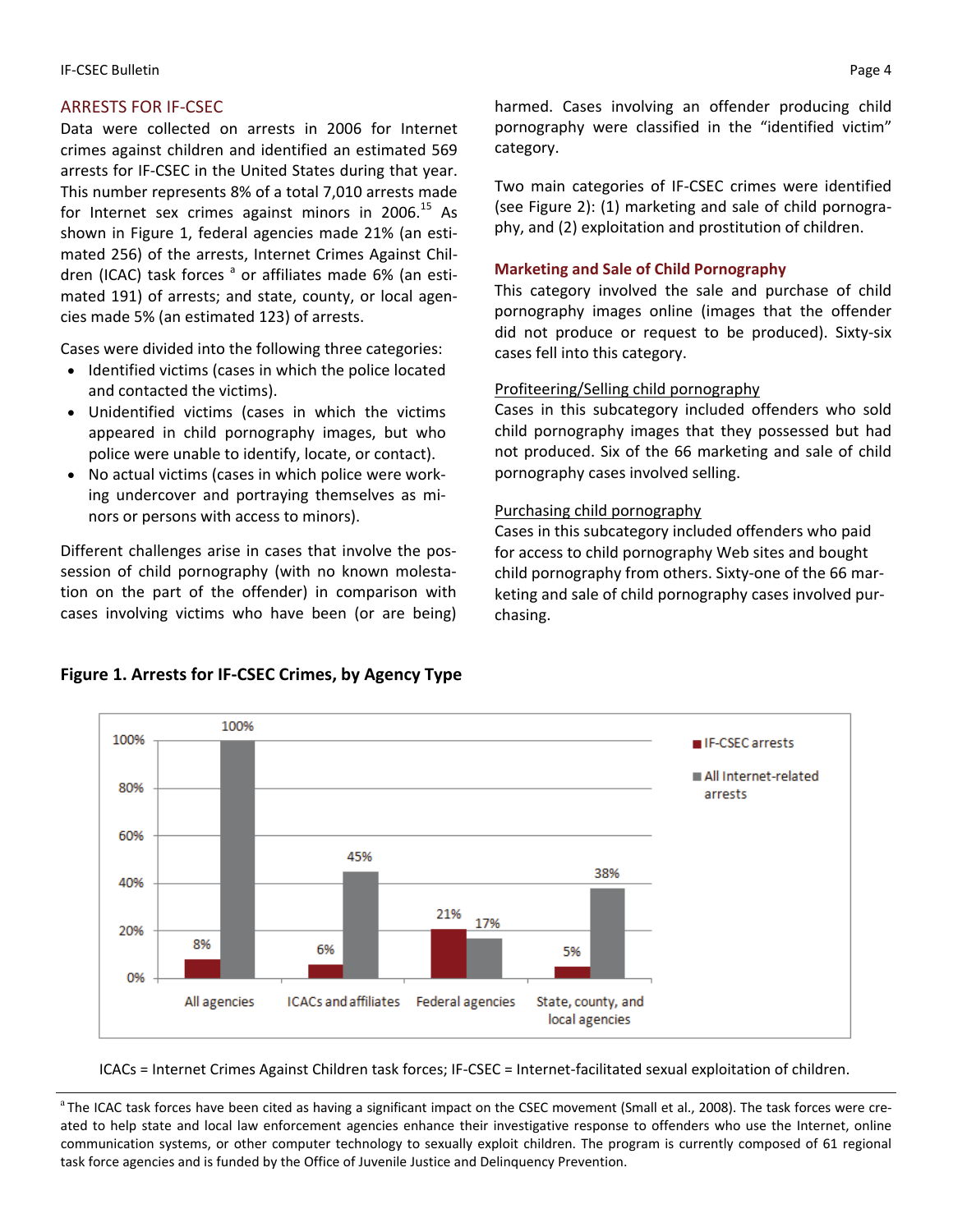



# **Exploitation and Prostitution of Children**

These cases involved arrests of offenders who partici‐ pated in the sale of children for sex or in the sale of child pornography they produced. Forty-one cases fell into this category.  $^{\sf b}$ 

# Profiteering

Twenty of the 41 exploitation and prostitution of chil‐ dren cases involved offenders who profited from the direct or attempted exploitation of a minor.

- **Selling children for sex.** These cases involved of‐ fenders who sold or attempted to sell child victims to a third party for sex and used the Internet to facilitate the crime. Twelve of the 20 profiteering from exploitation and prostitution of children cases fell into this category.
- **Selling child pornography the offender produced.** These cases involved the offender selling and/or advertising sexual pictures of the victim online. Ten of the 20 profiteering from exploitation and prosti‐ tution of children cases fell into this category.

 $<sup>b</sup>$  Case numbers within this section do not add to 100%—some</sup> cases involved more than one of the elements discussed. For the purposes of the typology, the researchers did not create unique groupings.

# Purchasing

Twenty‐three of the 41 exploitation and prostitution of children cases involved offenders who purchased, or at‐ tempted to purchase, sex with a minor or purchased ac‐ cess to child pornography that the seller produced.

- **Purchasing sex with a minor.** These cases involved offenders who purchased or tried to purchase sex with a child. Sixteen of the exploitation and prosti‐ tution of children cases involving purchase fell into this category.
- **Purchasing child pornography that the seller pro‐ duced.** These cases involved an offender who paid or attempted to pay a child or a relation of the child for sexual pictures of that victim. Thirteen of the exploitation and prostitution of children cases were in this category.

# VICTIMS OF CSEC

Research on sexual exploitation suggests that there are particular groups of youth who are at greater risk for becoming victims of CSEC.<sup>16,17</sup> Runaway youth, for example, are considered a high‐risk group because they often lack the resources to support themselves and may resort to "survival sex" to obtain food and shelter. Other youth may become victims of CSEC when sexual abuse and as‐ sault take on a commercial component $18$  -offenders may attempt to sell children for sex with others or try to sell child pornography they have produced.<sup>19</sup> This section of the bulletin describes differences between vic‐ tims of IF‐CSEC and children whose sexual victimization has no commercial component.<sup>c</sup>

 $c$  The data presented in this section represent only cases in which police identified a known child victim. In many CSEC cases, such as those involving the sale of child pornography, children have been victimized in the images, but police have not identified them.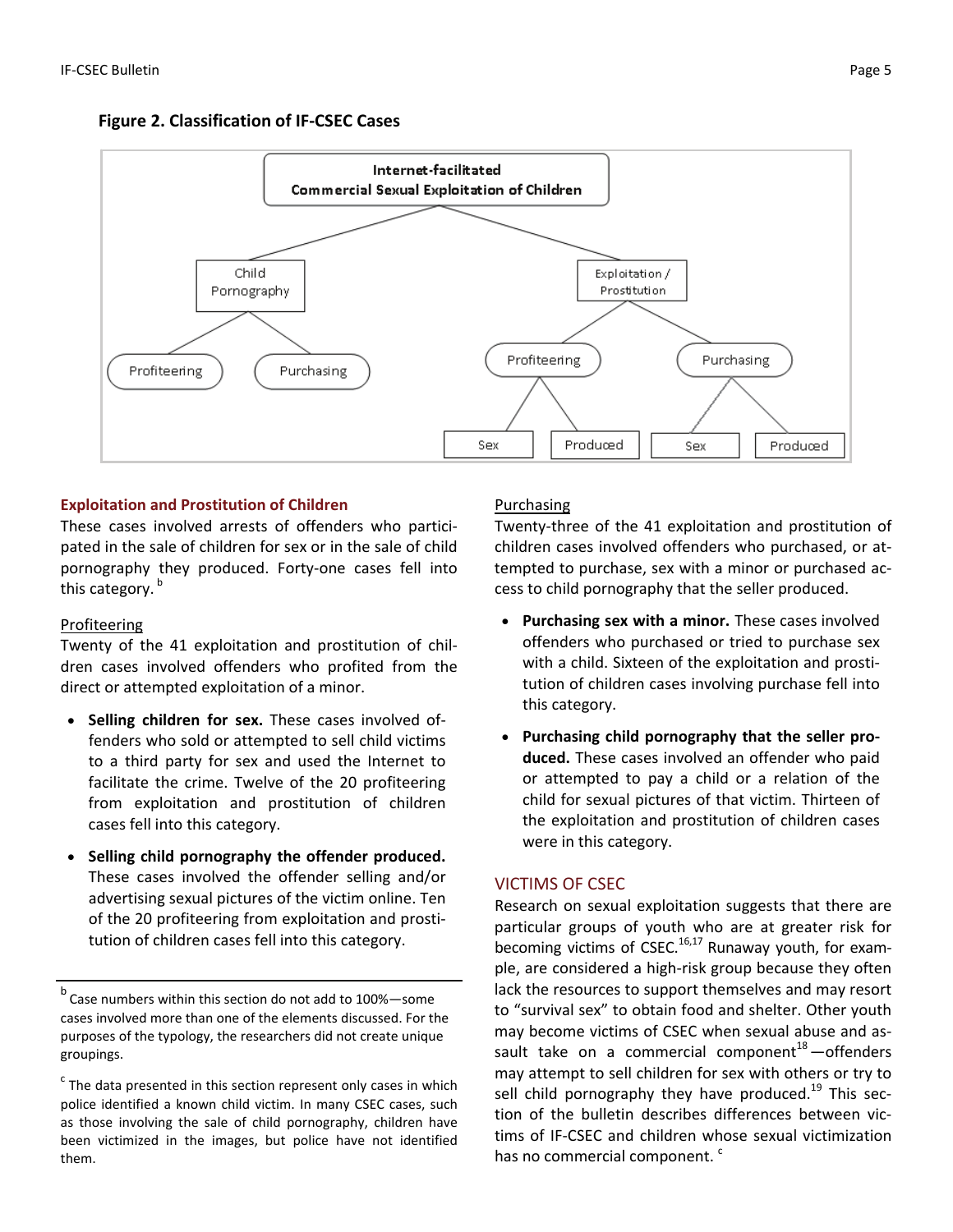A subgroup of cases (n = 316) in the larger N–JOV2 study involved identified juvenile victims. Of these cases, 9% (n = 37) involved identified juvenile victims of IF‐CSEC. De‐ tails about this subgroup of IF‐CSEC‐identified victims are provided below in relation to non‐CSEC identified victims from the larger N–JOV2 study.

Demographically, there appear to be few differences between the two groups; however, echoing findings from the larger body of research on CSEC victims, IF‐ CSEC victims in this study appeared to suffer from more extensive problems in their personal lives. Specifically, when compared to non-CSEC victims, the researchers found that a greater percentage of IF‐CSEC victims had a criminal history (33% vs. 7%), had previously run away from home (41% vs. 13%), and had a history of failing grades at school (47% vs. 14%).

#### **Demographics of Victims**

The majority of victims were female (82%), 71% were between the ages of 13 and 17, and 21% were 6 to 12 years old. Slightly fewer IF‐CSEC victims than non‐CSEC victims were non‐Hispanic white (77% vs. 85% of non‐ CSEC victims), fewer IF‐CSEC victims lived with both bio‐ logical parents (16% vs. 45%), and more IF‐CSEC victims than non‐CSEC victims lived with one biological parent only (46% vs. 28%) (see Table 1).

#### **Relationship With the Offender**

In 27% of all victim cases, offenders were acquaintances of the victim, such as neighbors, relatives of friends, teachers, family friends, and leaders or members of youth organizations. In 26% of the victim cases, offend‐ ers were family members of the IF‐CSEC victim, including parents, step‐parents, parents' intimate partners, and other adult relatives. For these relationships, no differ‐ ences based on IF‐CSEC involvement were noted (see Table 1). Fewer of the IF‐CSEC victims, however, had met the offender online (17% vs. 44% of non‐CSEC victims), although this relationship was eliminated after adjusting for offender and victim age. More offenders in IF‐CSEC cases had some other relationship with the victim mostly pimps, but also some strangers who approached the victims in public (20% vs. 3%).

#### **Harm to the Victims**

The majority of both IF‐CSEC and non‐CSEC victims ex‐ perienced serious sexual assault involving penetration (72% and 69%, respectively). Compared with non‐CSEC victims, more IF‐CSEC victims were physically assaulted as part of the crime (16% vs. 5%), offered or given illegal drugs or alcohol (41% vs. 17%), and were the subjects of child pornography production (85% vs. 55%) (see Figure 3). These findings are in line with other research on the topic, which report that violent victimizations are com‐ mon $17,20,21$  and, due to the commercial aspect of the crime, the psychological and physical risks for CSEC vic‐ tims are greater than for non-CSEC victims.<sup>17,21,22</sup>

Additional serious potential for harm for CSEC victims include multiple victimizations, physical violence, and HIV infection and other sexually transmitted diseases.

| Table 1. Demographic Characteristics of Child Victims of Internet-Facilitated Sex Crimes |  |
|------------------------------------------------------------------------------------------|--|
|------------------------------------------------------------------------------------------|--|

|                                 | <b>Non-CSEC Victims</b> | <b>CSEC Victims</b> | <b>All Victims</b> |
|---------------------------------|-------------------------|---------------------|--------------------|
|                                 | $(n = 279)$ %           | $(n = 37) %$        | $(n = 316)$ %      |
| <b>Relationship to Offender</b> |                         |                     |                    |
| Met online*                     | 44                      | 17                  | 42                 |
| Family member                   | 26                      | 23                  | 26                 |
| Acquaintance                    | 26                      | 39                  | 27                 |
| Other (e.g., pimps)**           | 3                       | 20                  | 5                  |
| Sex                             |                         |                     |                    |
| Male                            | 18                      | 16                  | 18                 |
| Female                          | 82                      | 84                  | 82                 |
| Age                             |                         |                     |                    |
| 2 years old or younger          | 2                       | 0                   | 2                  |
| 3 to 5 years old                | 6                       | 0                   | 6                  |
| 6 to 12 years old               | 21                      | 15                  | 21                 |
| 13 to 17 years old              | 70                      | 84                  | 71                 |
| Race/Ethnicity*                 |                         |                     |                    |
| Non-Hispanic White              | 85                      | 77                  | 84                 |
| Who was victim living with      |                         |                     |                    |
| Both biological parents***      | 45                      | 16                  | 42                 |
| One biological parent only*     | 28                      | 46                  | 29                 |

CSEC = Commercial sexual exploitation of children

\**p* < .05; \*\**p* ≤ .01; \*\*\**p* < .001 Note: Unweighted *n* = 316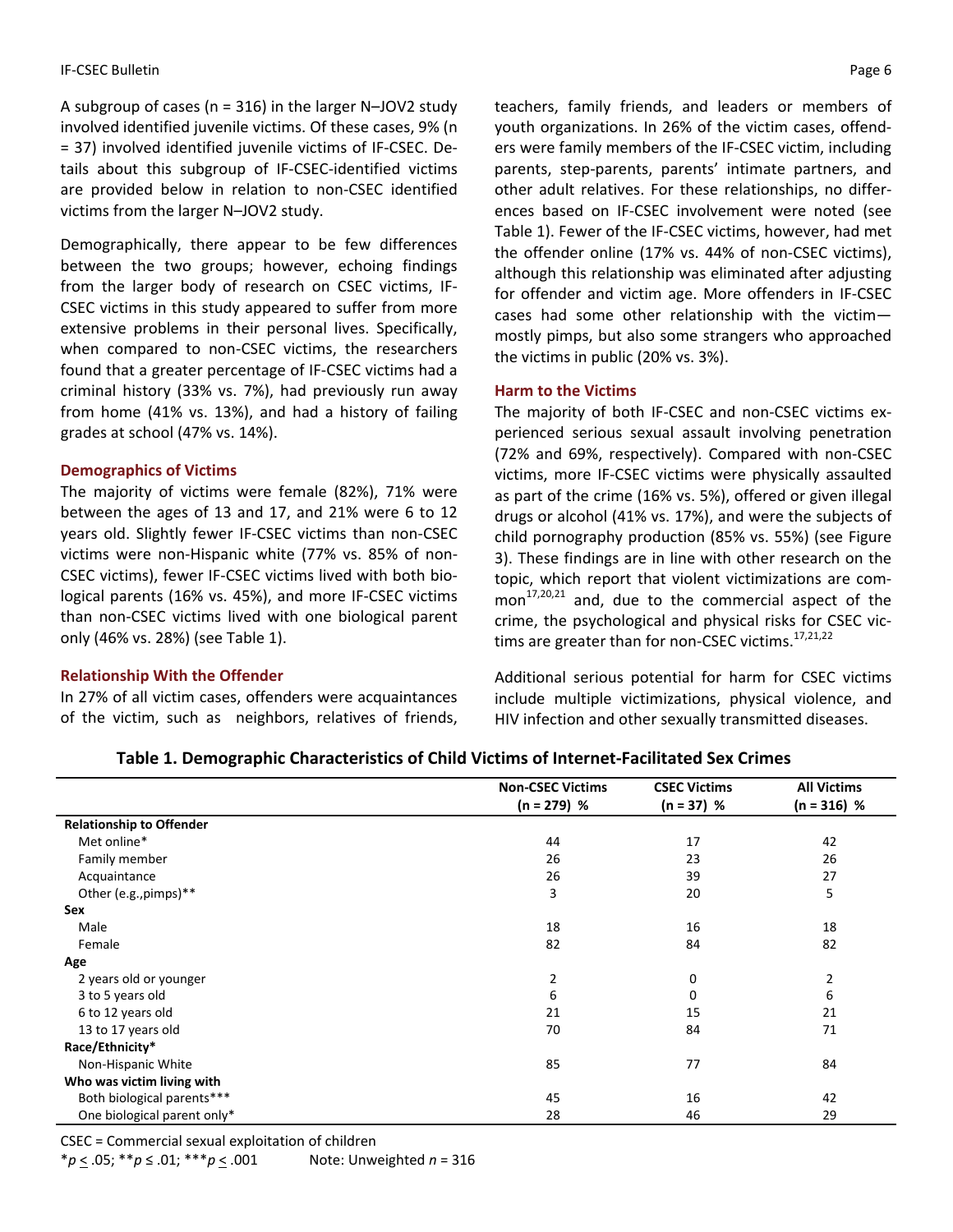Untreated illness, injury, and pregnancy are also concerns, particularly because access to adequate health care, for the victims, is limited. $17,22,23$  In addition, criminal repercussions associated with CSEC activities are a large problem<sup>17,22,25</sup> considering that many juvenile prostitutes find themselves prosecuted as offenders. Finally, psycho‐ logical disorders, such as depression and suicide attempts, are rife among commer‐ cially exploited youth.<sup>17,22,23</sup>

#### IF‐CSEC OFFENDERS

Research on CSEC is a relatively new area of study and little information exists about offenders in these crimes. One barrier to learning more about these offenders is that the category of CSEC crimes is very broad. Offender who commit IF‐CSEC crimes in‐ clude pimps, those who pay to access child

pornography Web sites, individuals who participate in sex tours that provide youth prostitutes, and child abuse offenders who produce and sell child pornography.<sup>25</sup> Some CSEC offenders are pedophiles, still others are prostitution consumers, pornography traders, and peo‐ ple seeking to make easy money via the Internet.<sup>26-28</sup> Youth who are involved in prostitution are victims of exploitation, but some jurisdictions may treat them as offenders, depending on the circumstances.<sup>9</sup>

This section of the bulletin describes the characteristics of offenders arrested for IF‐CSEC in 2006 and outlines the differences found between offenders who attempt to profit from the child exploitation and offenders who participate as customers or purchasers.

### **Offender Characteristics**

The offenders arrested in 2006 for IF‐CSEC crimes were almost all male (99%), 47% were age 40 or older, and most were Non‐Hispanic White (84%) (see Table 2). They came from a variety of socioeconomic and educational backgrounds and types of communities (e.g., urban, sub‐ urban, rural). Half (51%) of the offenders were single or never married at the time of their crime, and 69% were employed full time.

#### **Profiteers vs. Purchasers**

There are two types of IF‐CSEC offenders: (1) purchasers, who attempt to purchase sex or sexual material involving a minor, and (2) profiteers, who attempt to profit



#### **Figure 3. Aggravating Features of the Crime**

† p≤.10; \* p≤.05; \*\* p≤.01; \*\*\* p≤.001.

from such sales. In this study, purchasers included of‐ fenders who paid for access to child pornography Web sites, those who were caught in undercover operations where the investigator pretended to be a seller of child pornography or a minor selling himself or herself for sex, as well as those who paid or tried to pay a minor for sex or to produce sexual pictures. Profiteers included of‐ fenders who operated child pornography Web sites where members paid for access or offenders who adver‐ tised youth online for sex. Although less common, in some more complex cases, offenders were both purchasers and profiteers, e.g., an offender who operated a child pornography Web site (and thus profiting) but also paid minors for the sexual images (and thus purchasing). Another example would be an offender who profited from an online escort service and paid minors to have sex with him or her.

Of the identified IF‐CSEC offenders, 17% profited from the exploitation or possession of child pornography. The remaining 83% purchased child pornography or sex with a minor. Demographically, offenders who profited from the commercial exploitation generally differed from those who purchased child pornography or sex from a minor (see Table 2). Profiteers were more likely than purchasers to be female (5% vs. 0%), younger than age 40 (71% vs. 49%), significantly more likely to be non‐ Hispanic Black (40% vs. 5%), less likely to be high school graduates (28% vs. 5%), and less likely to be employed full‐time (37% vs. 75%).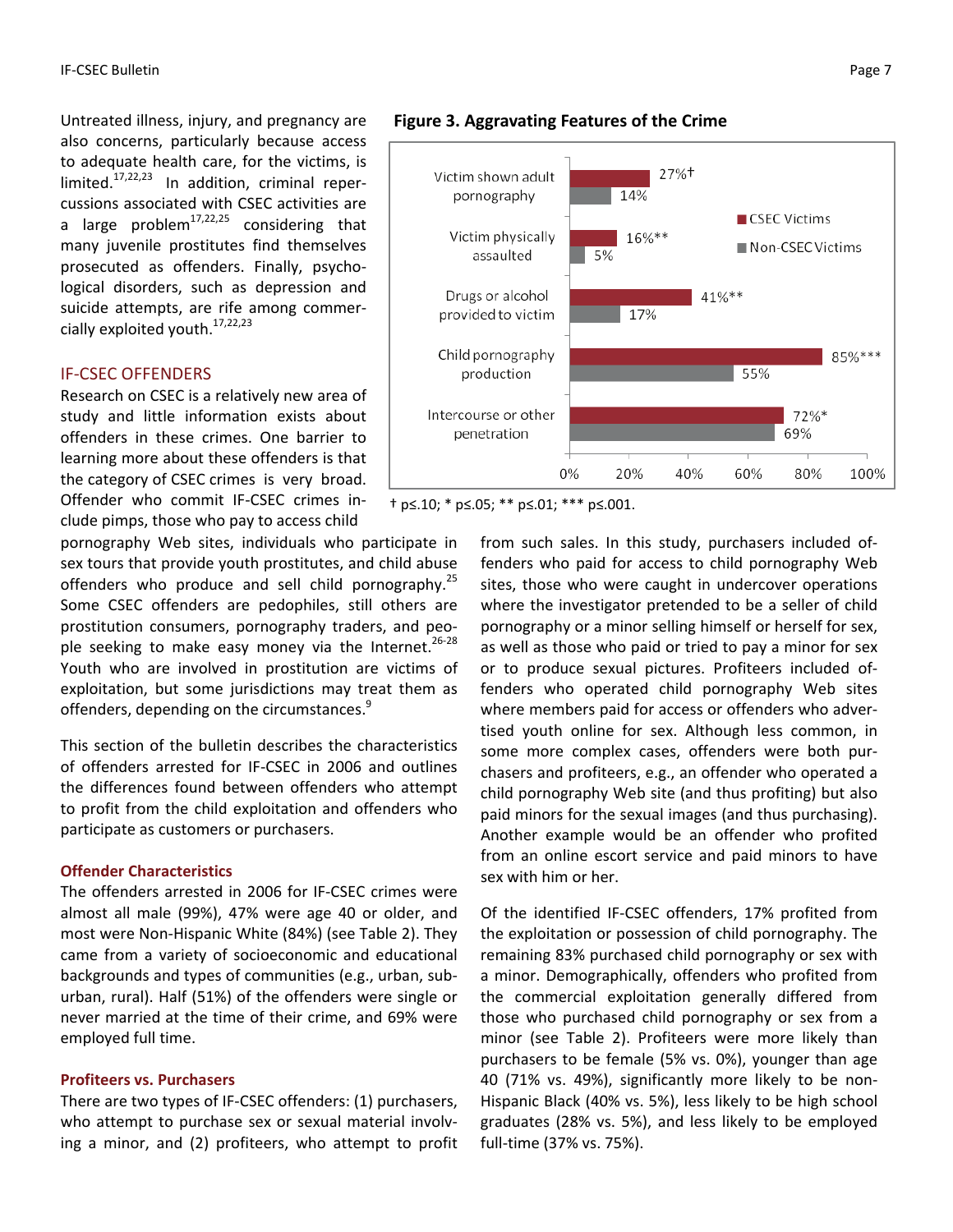| Table 2. Demographic Characteristics of Offenders Arrested for IF-CSEC |
|------------------------------------------------------------------------|
|------------------------------------------------------------------------|

|                                     | All                   | <b>Purchasers</b> | <b>Profiteers</b> |
|-------------------------------------|-----------------------|-------------------|-------------------|
|                                     | <b>CSEC Offenders</b> | $(n=80)$ %        | $(n=26)$ %        |
|                                     | $(n=106)$ %           |                   |                   |
| Sex***                              |                       |                   |                   |
| Male                                | 99                    | 100               | 95                |
| Female                              | 1                     | 0                 | 5                 |
| Age**                               |                       |                   |                   |
| 25 or younger                       | 14                    | 10                | 35                |
| $26 - 39$                           | 39                    | 39                | 36                |
| 40 or older                         | 47                    | 51                | 29                |
| Race/Ethnicity***                   |                       |                   |                   |
| Non-Hispanic White                  | 84                    | 90                | 56                |
| Hispanic White                      | 5                     | 5                 | 4                 |
| Non-Hispanic Black                  | 11                    | 5                 | 40                |
| Annual Household Income*            |                       |                   |                   |
| Less than \$20,000                  | 9                     | 6                 | 20                |
| \$20,000 to \$50,000                | 37                    | 38                | 32                |
| \$50,001 to \$80,000                | 28                    | 32                | 10                |
| More than \$80,000                  | 14                    | 12                | 26                |
| Not sure                            | 12                    | 12                | 11                |
| <b>Highest Level of Education**</b> |                       |                   |                   |
| Did not finish high school          | 9                     | 5                 | 28                |
| High school graduate                | 41                    | 43                | 29                |
| College education or degree         | 29                    | 31                | 22                |
| Not sure                            | 21                    | 21                | 21                |
| Employment**                        |                       |                   |                   |
| Full-time                           | 69                    | 75                | 37                |

\**p* < .05; \*\**p* < .01; \*\*\**p* < .001.

Other notable differences between profiteers and pur‐ chasers included:

- Crimes by IF‐CSEC profiteers were significantly more likely to involve two or more offenders (31% vs. 2%) and child pornography production (56% vs. 13%).
- IF‐CSEC profiteers were more likely to be known to be violent (46% vs. 4%) and have prior arrests for sexual offenses (28% vs. 11%) and nonsexual of‐ fenses (66% vs. 19%).
- Profiteers were less likely than purchasers, how‐ ever, to have also possessed child pornography as part of the current crime (42% vs. 83%).

These findings suggest that IF‐CSEC profiteers are a sub‐ stantially more egregious and dangerous group of of‐ fenders than purchasers. Such characteristics suggest more seasoned offenders who are involved in larger, organized networks of criminals. Therefore, it may make sense for law enforcement to focus their most intensive efforts on targeting third‐party profiteers when triaging CSEC crime reports. Although they account for but a small proportion of a much larger pool of sex offenders of children, these offenders pose a disproportionate level of risk and potential harm to children.

# DISCUSSION OF FINDINGS

This study presents data on a nationally representative sample of arrests for IF-CSEC that involve use of the Internet to commit and facilitate the crimes. The findings suggest that IF‐CSEC cases represent a relatively small percentage of all national arrests for Internet crimes against children. Compared with published estimates of the thousands of commercially exploited youth, the number of cases estimated in this study (*n* = 569) may seem extremely small and seem to minimize the prob‐ lem. The following considerations should be kept in mind when interpreting the findings:

- The estimates involve *arrests,* not the number of youth being prostituted or otherwise commer‐ cially exploited. It may not be typical policy for arrests to occur in these cases, so they would be excluded from this sample. An earlier study focus‐ ing specifically on juvenile prostitution estimated national arrests for these crimes at approximately  $1.450.<sup>9</sup>$
- Police records about juvenile prostitution cases may not be complete, and police recollections about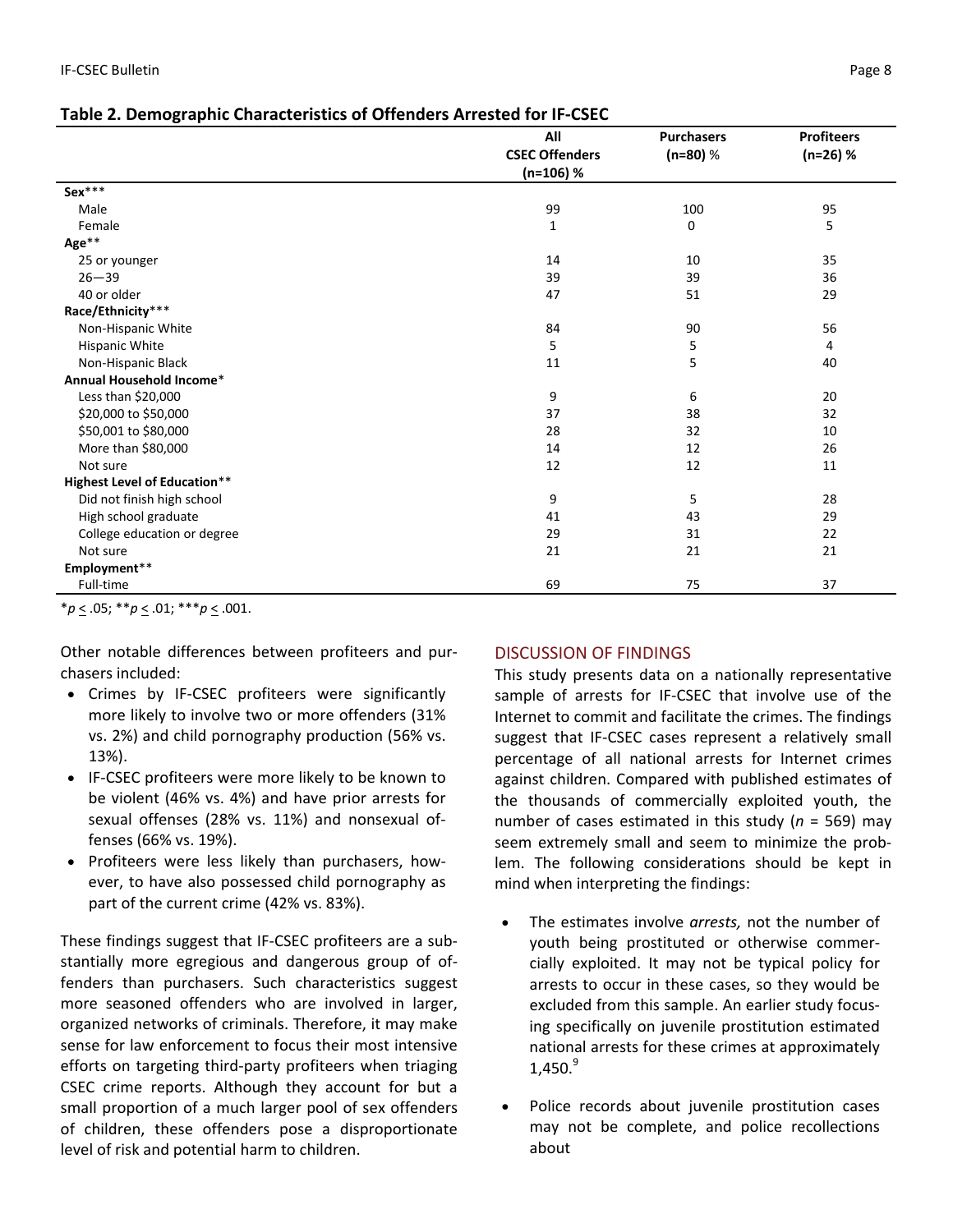about juvenile prostitution cases and their Inter‐ net involvement may not be that salient due to heavy case loads, for example. Thus, law enforce‐ ment may not have identified all qualifying cases of Internet crimes against youth.

It is unclear whether the CSEC problem does, in fact, number in the hundreds of thousands—most of the estimates with numbers of such magnitude are based on guesses and extrapolations.<sup>29</sup>

# **CONCLUSION**

The Internet has been cited as a functional tool for CSEC offenders because of the ease of communication with large audiences or potential buyers, the relative afforda‐ bility of communication via the Internet, and the per‐ ceived anonymity of Internet communication.<sup>30</sup> The data from this study provide one of the first descriptive sum‐ maries of how offenders used the Internet in a national sample of IF‐CSEC cases.

New technologies are likely to become more common in these cases, particularly in the small but significant per‐ centage of CSEC cases involving third parties (such as pimps, traffickers, and sex rings) seeking to profit from the sexual victimization of children. Future research will be needed to verify trends in CSEC offenders' use of Internet and new technology and to document how evolving technology can help law enforcement find new avenues to identify CSEC crimes and provide the evi‐ dence for arrest and conviction.

# **REFERENCES**

- **1.** Finkelhor, D., Ormrod, R.K., Turner, H.A., and Hamby, S.L. 2005. Measuring poly-victimization using the Juvenile Victimization Questionnaire. *Child Abuse & Neglect* 29:1297–1312.
- **2.** Catalano, S.M. 2005. *Criminal Victimization, 2004*. Washington, DC: U.S. Department of Justice, Office of Justice Programs, Bureau of Justice Statistics.
- **3.** Barnitz, L.A. 1998. Children for sale: Youth involved in prostitution, pornography and sex trafficking. *Youth Advocate Program International Report* 3(2).
- **4.** End Child Prostitution, Child Pornography, and the Traf‐ ficking of Children for Sexual Exploitation. 1996. *Europe and North America Regional* Profile. Stockholm, Swe‐ den: World Congress Against Commercial Sexual Ex‐ ploitation of Children.
- **5.** Melrose, M. 2002. Labour pains: Some considerations on the difficulties of researching juvenile prostitution. *International Journal of Social Research Methodology* 5 (4):333–351.
- **6.** Estes, R.J., and Weiner, N.A. 2001. *The Commercial Sex‐ ual Exploitation of Children in the U.S., Canada and Mexico*. Philadelphia, PA: University of Pennsylvania, School of Social Work, Center for Youth Policy Studies.
- **7.** Gragg, F., Petta, I., Bernstein, H., Eisen, K., and Quinn, L. 2007. *New York Prevalence Study of Commercially Sexually Exploited Children*. Rockville, MD: New York State Office of Children and Family Services.
- **8.** Estes, R.J. 2001. *The Sexual Exploitation of Children: A Working Guide to the Empirical Literature*. Philadelphia, PA: University of Pennsylvania, School of Social Work, Center for Youth Policy Studies.
- **9.** Mitchell, K.J., Finkelhor, D., and Wolak, J. 2010. Con‐ ceptualizing juvenile prostitution as child maltreat‐ ment: Findings from the National Juvenile Prostitution Survey. *Child Maltreatment* 15(1):18–36.
- **10.** Curtis, R., Terry, K., Dank, M., Dombrowski, K., Khan, B. 2008. *The Commercial Sexual Exploitation of Children in New York City*. New York, NY: John Jay College of Crimi‐ nal Justice.
- **11.** Kyckelhahn, T., Beck, A.J., and Cohen, T.H. 2009. *Char‐ acteristics of Suspected Human Trafficking Incidents, 2007–2008*. Washington, DC: Department of Justice, Office of Justice Programs, Bureau of Justice Statistics.
- **12.** Weiner, N.A., and Hala, N. 2008. *Measuring Human Trafficking: Lessons From New York City*. New York, NY: Vera Institute of Justice.
- **13.** Eichenwald, K. 2005. Through the webcam, a boy joins a sordid online world. *New York Times*, p. A–11.
- **14.** Wolak, J., Finkelhor, D., and Mitchell, K.J. 2009a. *Law Enforcement Responses to Online Child Sexual Exploita‐ tion Crimes: The National Juvenile Online Victimization Study, 2000 & 2006.* Durham, NH: Crimes against Chil‐ dren Research Center, University of New Hampshire. Available online at http://unh.edu/ccrc/pdf/ LE\_Bulletin\_final\_Dec\_09.pdf
- **15.** Wolak, J., Finkelhor, D., and Mitchell, K.J. 2009b. *Trends in Arrests of "Online Predators."* Durham, NH: Crimes against Children Research Center, University of New Hampshire. Available online at http:// www.unh.edu/ccrc/pdf/CV194.pdf
- **16.** Deisher, R., Robinson, G., and Boyer, D. 1982. The ado‐ lescent female and male prostitute. *Pediatric Annals* 11 (10):819–825.
- **17.** Klain, E.J. 1999. *Prostitution of Children and Child‐Sex Tourism: An Analysis of Domestic and International Responses*. Alexandria, VA: National Center for Missing & Exploited Children.
- **18.** Finkelhor, D., and Ormrod, R.K. 2004. *Prostitution of Juveniles: Patterns From NIBRS.* Bulletin. Washington, DC: U.S. Department of Justice, Office of Justice Pro‐ grams, Office of Juvenile Justice and Delinquency Pre‐ vention.